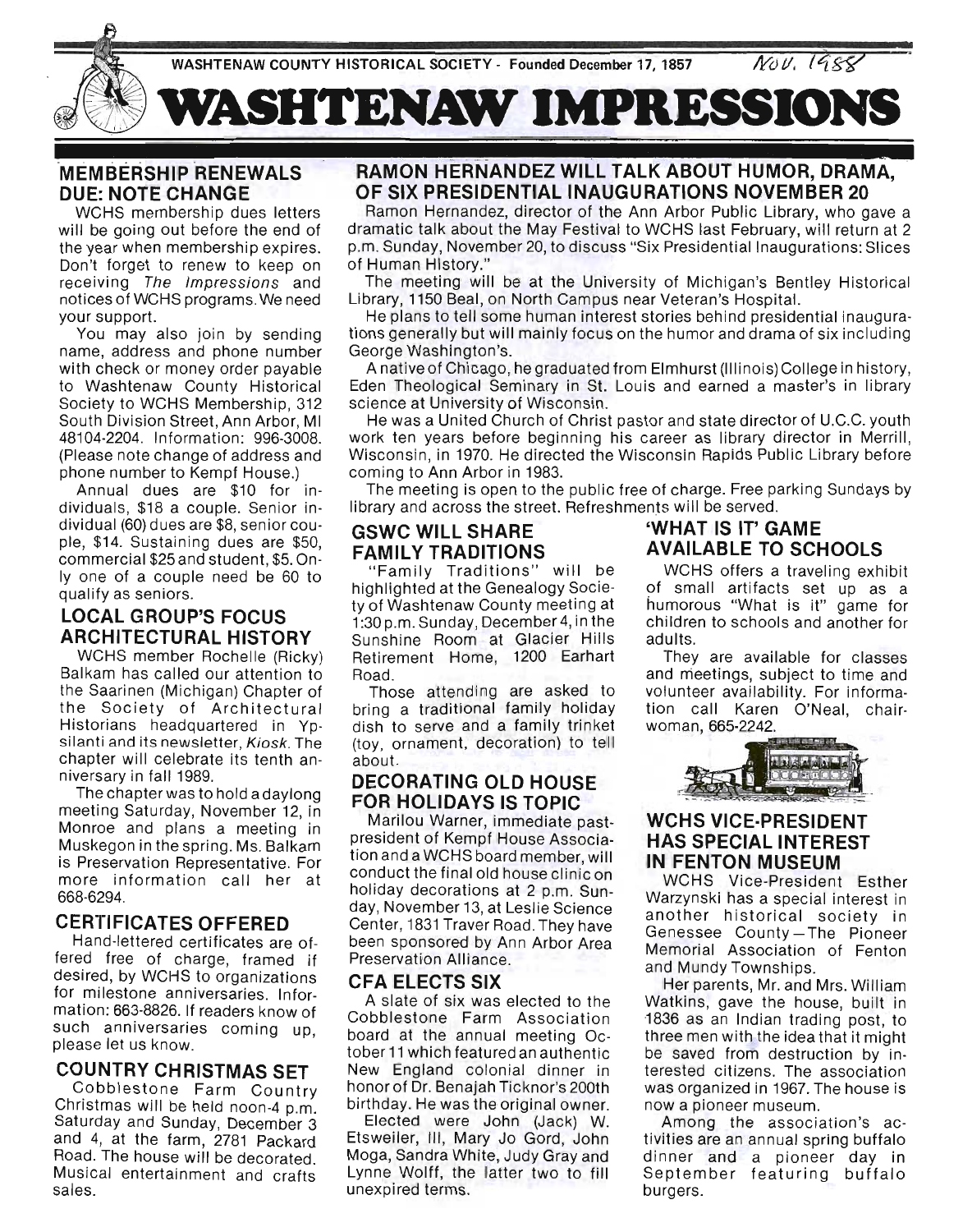## ALL IN FUN: "WHAT IS IT?" GAMES TEST MEMBERS' METTLE  $W = \frac{1}{2}$

**The kids have all the funded**  $\frac{1}{3}$ s local the full.

sume rocal mira and fourth graders who have played the "What is it?" game that accompanies the Society's traveling exhibit for<br>chidren are possibly more familiar where  $\alpha$  is the Society's artifacts in  $\alpha$ the source of the society's artifacts  $\overline{a}$ than members who regularly attend<br>meetings. To change that, Karen O'Neal,

to change that, Karen O'Neal, traveling exhibit chairman. presented both children's and adult's exhibits with accompanying<br>games at the October meeting. there are twelve objecting.

children's exhibit, 20 is the adult of the adult of the adult of the adult of the adult of the adult of the adult of the adult of the adult of the adult of the adult of the adult of the adult of the adult of the adult of t children's exhibit, 20 in the adult's.<br>Each exhibit has a sheet of multiple ach exhibit has a sheet of multiple.<br>Place answers, mostly plants in the  $10106$  disweis,  $1$ Players could inspect the' items

Players could inspect the items and circle what they thought was the best answer on their papers. Afterwords Mrs. O'Neal discussed the<br>right answers t answers.<br>he masielly presents the th

one mainly presents the children's exhibits to third and fourth graders because that is when the public schools have a unit on local history. The adult exhibit is sometimes presented with the "What is it?" game, sometimes just loaned for display to schools or<br>organizations. "If you know of any groups that

would know of any groups that would be interested in a limited loan that is fine because we are interested in getting the things out where people can see them," she<br>said. "My interest in history probably probably probably probably probably probably probably probably probably probably probably probably probably probably probably probably probably probably probably probably probably probably

stems from my merest in mistory probably stems from my parents, my mother in particular. My mother had a museum in her basement and those things have now come into my possession as both parents have<br>passed away. ed away.<br>''

 $\alpha$  have them in storage and am wondering what to do with them. Her collection ran to antique kitchen ware, gadgets, toys, miniatures and<br>seven doll houses. "Having grown up with all this,

"Having grown up with all this, these things don't seem so rare or unusual to me. However, I find that children in third and fourth grade are<br>just amazed. amazed.<br>When I go to the schools, first I go to the schools, first I go to the schools.

 $t$  vinen it go to the schools, first for  $t$ try to put it into context for them by asking who is the oldest person they know. I'm amazed at how many of them will say they have a grand-



Part of WCHS's traveling exhibit for children is shown in  $\mathbb{R}^n$ . covering given the Society by the Eberbach family.<br>mother who is a hundred or close. After

very common 100 years ago. They<br>are roughly that time frame, perhaps are roughly that time frame, perhaps contained first object on the some are newer. They will often say children's quiz, there was a choice some are newer. They will often say children's quiz, there was a choice<br>they have this or that old thing in of a. wintertime finger warmer, b.

"I also try to get them to see 100 forms used to make popsicles.<br>years from today. What would be the It was, of course, a candle m years from today. What would be the lit was, of course, a candle mold.<br>things from our generation that "This particular one is nice because things from our generation that "Thisparticularone is nice because<br>would be on display? Will it be a it's all strung with wicks. When you would be on display? Will it be a it's all strung with wicks. When you<br>microwave oven and television that pour the wax in and it hardens, you microwave oven and television that pour the wax in and it hardens, you<br>people 100 years from now will look can cut the strings off at the bottom

The last time that we know of that  $\frac{S U r e y O U}{S V}$ <br>CHS had a "What is it?" program was your wax. fifty years ago at the annual meeting A plum pudding mold was not so fifty years ago at the annual meeting<br>June 6, 1938, a picnic at Newport Beach June 6, 1938, a picnic at Newport Beach different from those in stores today.<br>
on Portage Lake near Pinckney. The third item was "not a gerbill

mirs. Edith Staebler Kempf, a current leeper, not a cash register. It is a<br>member, was elected president. Twenty- lap desk. What do they sell at the member, was elected president. I wenty-<br>seven articles "mostly from the collec- Hallmark store today but a flat surseven anicles mostly from the collect Hallmark store today but a flat surfund in an "identity face with a pillow on the bottom guessing game." Miss Emma Hoffstetter and with a phone on the bottom with a phone of the bottom and the bottom o won a prize for the longest correct<br> $list -19$  items.

secretary's minutes. The list includes a Keep all<br>bullet molds, a punch for making home- papers. bullet molds, a punch for making home-<br>made stays, a needle for stringing dried made stays, a needle for stringing dried "lnstead of being able to get in apples and a "wheel boy," whatever that their car and turn on the electric apples and a "wheel boy," whatever that if their carrand furn on the electric<br>fis. heater neonle 100 years ago need-

the sun. Over the ages societies would be scooped up from the have coped with all of the things that fireplace in a pan and put inside a<br>we cope with today—food, shelter, foot warmer and taken in the carwe cope with today—food, shelter, foot v<br>clothing, daily life. Each society has riage. clothing, daily life. Each society has<br>different solutions.

These are some solutions from this looks like. Other choices are<br>100 years ago that were appropriate 'tambourine or canteen.' Actually it to their level9f technology. We have looks very similar in shape to to their level of technology. We have looks very similar in shape to other solutions now but we are really plastic canteens Boy Scouts carry othersolutions now but we are really betain canteens Boy Scouts carry<br>addressing the same problems. This is metal. Water is

other who is a hundred or close. After the audience had finished<br>"I tell them that these things were the quiz, Mrs. O'Neal went through the quiz, Mrs. O'Neal went through<br>the objects one by one.

they have this or that old thing in of a, wintertime finger warmer, b.<br>their house. mold used for making candles or c. "I also try to get them to see 100 forms used to make popsicles.

people 100 years from n**ow wi**ll look can cut the strings off at the bottom<br>at and say "what *is* that?" and just lift the candle out. This also has a tamper to use to make HISTORY REPEATS ITSELF<br>The last time that we know of that sure you don't have air bubbles in

**Portage Lake near Pinckney.** The third item was "not a gerbill<br>Mrs. Edith Staebler Kempf, a current a keeper, not a cash register. It is a face with a pillow on the bottom

"It's maybe not even as conve-<br>nient as this because here you can The list of items is preserved in the structure in Secause here you can<br>cretary's minutes. The list includes streep all your pens and pencils and

- heater, people 100 years ago need<br>Also there is nothing new under ed a way to keep warm so hot coals." would be scooped up from the<br>fireplace in a pan and put inside a

These are some solutions from this looks like. Other choices are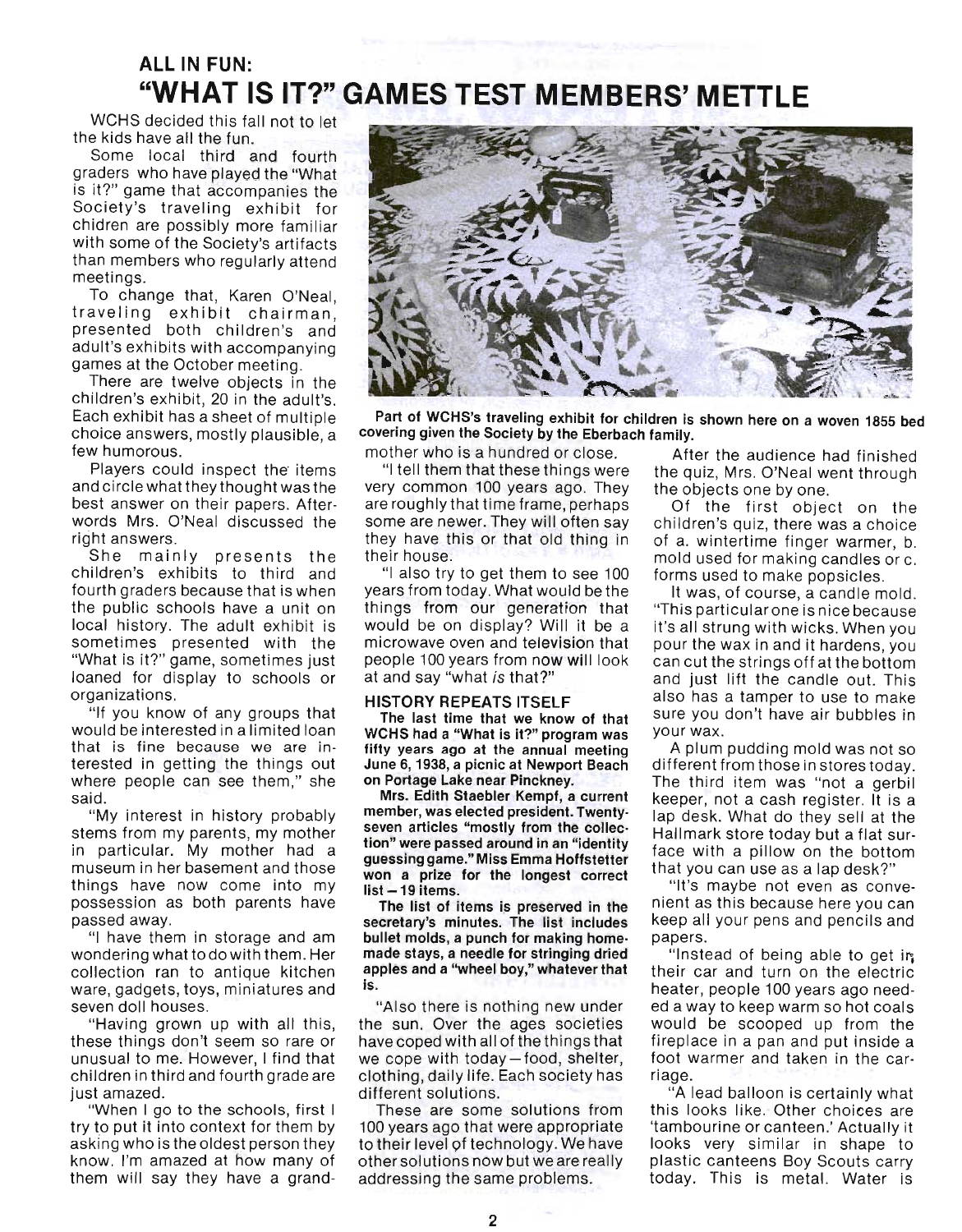another basic necessity everybody has to have. This was their solution."

Lillian Brown in the audience said she has her grandfather's brass canteen from the Civil War. Elizabeth Dusseau, collections chairman, doesn't know the age of this particular canteen but says World War I soldiers had canteens like it.

Mrs. O'Neal noted that the woven bed covering on that table was one donated by the Eberbach family. In the corner is woven "Gabriel Rauscher, 1855." She used her own quilts on the other tables.

An 1871 typewriter, once owned by MichaelStaebler, grandfather of member Edith Staebler Kempf, was given to the Society by her uncles Walter and Herman Staebler.

"You would move a lever, clamp down. That pushes the letter onto the roller to type . It would be strictly slide, push, slide, push-quite a tedious process but what is it but an early word processor.

"At their level of technology it was really quite a feat of engineering and mechanics and machining.

What most people figured was an old fashioned laundry iron, other careful observers guessed was a door stop because it had a puzzling pattern of small indentations on the bottom and they expected an iron to be smooth .

Many people now use old irons for door stops, Mrs. O'Neal agreed. No one could explain the indentation pattern. It was not a fluting iron.

Of the old coffee grinder, many children say their mother has a new coffee grinder at home and uses it.

An old steropticon view showed a young woman sitting at a table and a gentleman leaning in through an open window to give her a kiss.

"The children always think that this is quite something. Of course they relate to this as a View-Master slide viewer of today."

A pin cushion with sewing bird clamped on to the table and the fabric could be clamped in the bird's bill for pinning or ripping seams.

" There apparently was a children's story sometime in the '20s called 'Mary Frances's Sewing Book.' Her mother made her sit and sew every day and she hated it until one day the sewing bird came to life and showed her how to sew. Then she loved it.

"I thought it would be cute to go



or a portable outdoor stove. It's a foot. the adult collection but we don't warmer used in sleighs and carriages. Want to "give away" all the adult Karen O'Neal, traveling exhibit chair· items. Both exhibits are available to man, shows it. schools and organizations by call-

along with this but haven't been able ing Mrs. O'Neal at 665-2242.

children can't relate to although the historian, to say that Ypsilanti once fact that this one is made of had a dress stay factory. celluloid, an early form of plastic, is She invited those present to visit of interest. Ypsilanti Museum and see, among

pie did with the saved hair, they just buggy jack and a rope maker. They kind of go into shock. I show the hair will demonstrate the latter. wreath with all colors of human hair Lillian and Carl Brown of Milan woven into this lovely floral effect. brought their own "What-is-it?" col-

that has passed, but in the Victorian for others to see. She also brought erathis was quite the home craft for some large old brooches to show. the ladies, I guess. From my family I Their collection included a buggy have a pin with Aunt Margaret's hair. wrench to fit six sizes of nuts, a

1800s they used to have mourning buster, a ModelT gas gauge, a bread jewelry with locks of hair from the knife, an old doorbell and door dearly departed. Greenfield Village knobs from Mrs. Brown's parents has a nice collection. home, a stone mason's tool to trim

can be tucked in the receiver on the most puzzling of all- a tool used to dresser and used either for a wreath gash yellow pines in Georgia to or they could make a little 'rat' out of gather turpentine.

# **REMINISCENCES OF AN EARLY WASHTENAW SETTLER: WOLVES, INDIANS IN BRIDGEWATER SCARY TO BOY**

some early Washtenaw roots. This other than that furnished by the is the second installment of natural grass and trees. There was reminiscences of pioneer life in but little frost during the winter Bridgewater township by some of and the winter season itself was his antecedents, Warren Heman remarkably short with very little Mills and twin brother, Hiram snow. Wallace Mills. Their father, John, "The temperature never went was a brother of Bob's great- below zero during the first ten grandfather. The first installment years of our stay in Michigan. For appeared in April 1988). game there was plenty of deer,

was called an oak opening. It was wolves in abundance that ran in a sparsely timbered plain con- large packs, panthers, mink and sisting of rich, sandy land, very beaver. The streams were full of productive at that time. Grass grew fine fish and furred animals. in great abundance all over these To show the number and ferocity plains. **Example 20** of the wolves I (Warren) shall relate

it to pad their hair-do.

Carol Freeman said her grandmother saved her hair against the time when, as she got older and her hair thinner, she might have to have a switch made. Someone said human hair makes good stuffing for pin cushions.

The last item in the children's exhibit is a long button hook or boot hook. Mrs. O'Neal brings a pair of high button shoes to demonstrate its use.

It's not a punched tin hanging lantern, Mrs. O'Neal continued on through

to find it. One item, however, prompted "This hair receiver is something Doris Milliman, Ypsilanti city

"But when I show them what peo- other things, their recently acquired

"This seems to have been a fad lection of items mounted on a board

Miss Dusseau noted that in the Model T car wrench or knuckle-The loose hair that you comb out motar and split small stones and,

by Robert Edwin Miller ... The "Cattle could live all winter (Bob Miller, WCHS treasurer, has without needing food or shelter

Where my father had located wild turkeys, partridges, bear,